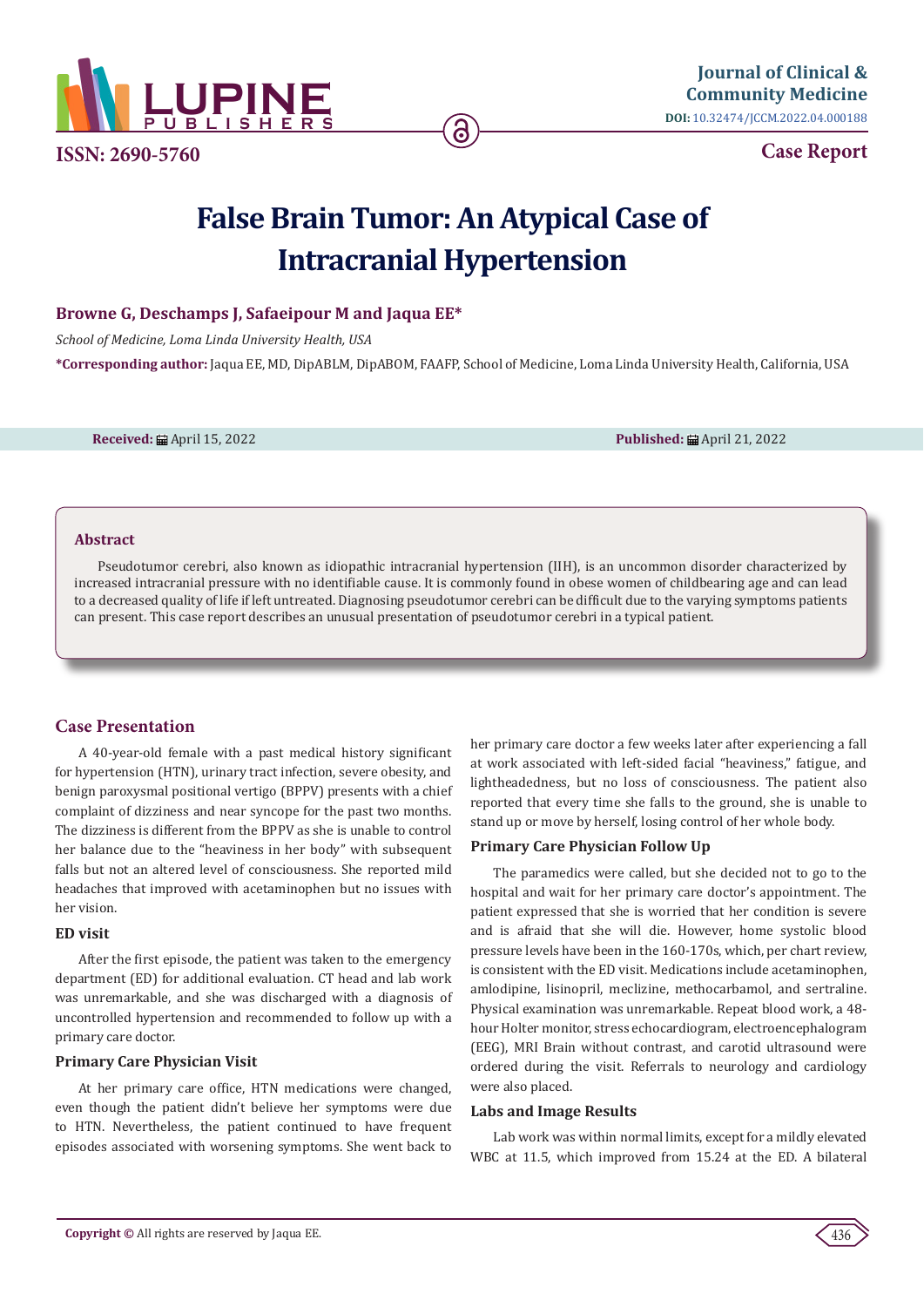carotid duplex demonstrated 0-15% stenosis of the bilateral internal carotid arteries. The stress echocardiogram was grossly normal and showed no signs of ischemia.

#### **Primary Care Office Follow Up**

Four weeks later, the patient returned with minimal improvement in symptoms, having not yet seen neurology or cardiology. She reported continued dizzy spells, a "heaviness sensation" in her body, lightheadedness, and a fall five days before the visit. She expressed, however, that she felt better knowing that she was being evaluated for more serious diseases. Her MRI and Holter tests were still pending.

#### **Labs and image results + specialists' recommendations**

MRI of the brain showed a prominent cerebrospinal fluid (CSF) collar surrounding the optic nerves (Figure 1). Prominent Meckel's caves are also noted. A 4-mm T2 hyperintensity is pointed out in the left thalamus. The brain shows otherwise normal morphology and signal characteristics. The ventricles are normal in size; however, a partial empty sella and remote tiny left thalamic infarct are noted. Findings are suggestive of intracranial hypertension. EEG was within normal limits. Cardiology suggested beginning a workup for vasovagal syncope with less suspicion for any cardiac etiology and ordered a tilt-table test. Neurology suggested that the syncopal episodes were due to her medications and started her on aspirin for stroke prevention.



**Figure 1:** Prominent cerebrospinal fluid (CSF) collar surrounding the optic nerves.

#### **Treatment**

Tilt-table test returned normal. However, based on her MRI findings, she was started on acetazolamide for suspected intracranial hypertension, counseled about weight loss, and referred to ophthalmology. She reported significant improvement in symptoms at her subsequent visit and tolerated acetazolamide with minimal side effects.

## **Discussion**

Pseudotumor cerebri is a condition that presents with chronically elevated intracranial pressure [1]. Symptoms may include diffuse headaches, transient vision loss, brief perceptions of bright flashing lights, pulsatile tinnitus, back pain, and cranial nerve (CN) disorders, especially CN VI [1]. The etiology of this condition is unknown but predominantly affects obese women aged 15 to 44 years old [2,3]. However, certain drugs like growth hormones, tetracyclines, danazol, and excessive vitamin A or its derivatives are also associated with pseudotumor cerebri [4,5]. Typically, the diagnosis of pseudotumor cerebri is made using the Modified Dandy criteria, which consist of

a. The classic findings of increased intracranial pressure (headache, visual changes, pulsatile tinnitus, papilledema)

b. Absence of localized neurologic findings on the exam (except abducens nerve palsy)

- c. Normal neuroimaging except for an empty sella turcica
- d. Alert and awake patient
- e. No other apparent cause of intracranial hypertension [6].

The ophthalmologic examination should always be performed, checking for bilateral papilledema, as well as visual field testing to reveal any blind spots or loss of peripheral vision [7,8]. MRI with contrast should also be performed to rule out other causes of increased intracranial pressure. A lumbar puncture can temporarily relieve headaches and reveal an elevated opening pressure >20 cm H2O with normal CSF analysis [7,8]. Differential diagnoses for pseudotumor cerebri include secondary intracranial hypertension and optic disc abnormalities [9,10]. Intracranial hypertension can arise secondary to intracranial mass lesions, obstructions to venous outflow, obstructive hydrocephalus, decreased cerebrospinal fluid absorption, or increased CSF production [10]. Optic disc abnormalities may also be caused by pseudo papilledema, malignant hypertension, or diabetic papillopathy. In such cases, ophthalmologic evaluation is advised to confirm the presence of papilledema [13]. General measures for the treatment of pseudotumor cerebri include discontinuation of any drugs or hormones causing increased intracranial pressure (ICP) and weight loss [8,9]. First-line medical therapy includes acetazolamide, an inhibitor of carbonic anhydrase in the choroid plexus that decreases CSF production and thus pressure.9,10 If acetazolamide is insufficient, furosemide can be added to the treatment [9]. Alternatively, indomethacin has also been shown to reduce CSF pressure in pseudotumor cerebri [10]. If these conservative treatments fail, surgical options are available, such as optic nerve sheath fenestration for visual loss and placement of a Lumb peritoneal shunt [11]. As mentioned above, the patient was prescribed acetazolamide 125 mg PO TID and reported resolved symptoms. However, she endorsed a minor burning sensation in her hands after taking the medication, which resolved after decreasing the frequency to BID.

### **Conclusion**

As we learned in this case, the patient did not have any of the classic symptoms of pseudotumor cerebri. Instead, she presented with near episodic syncope, severe fatigue, left facial twitch,